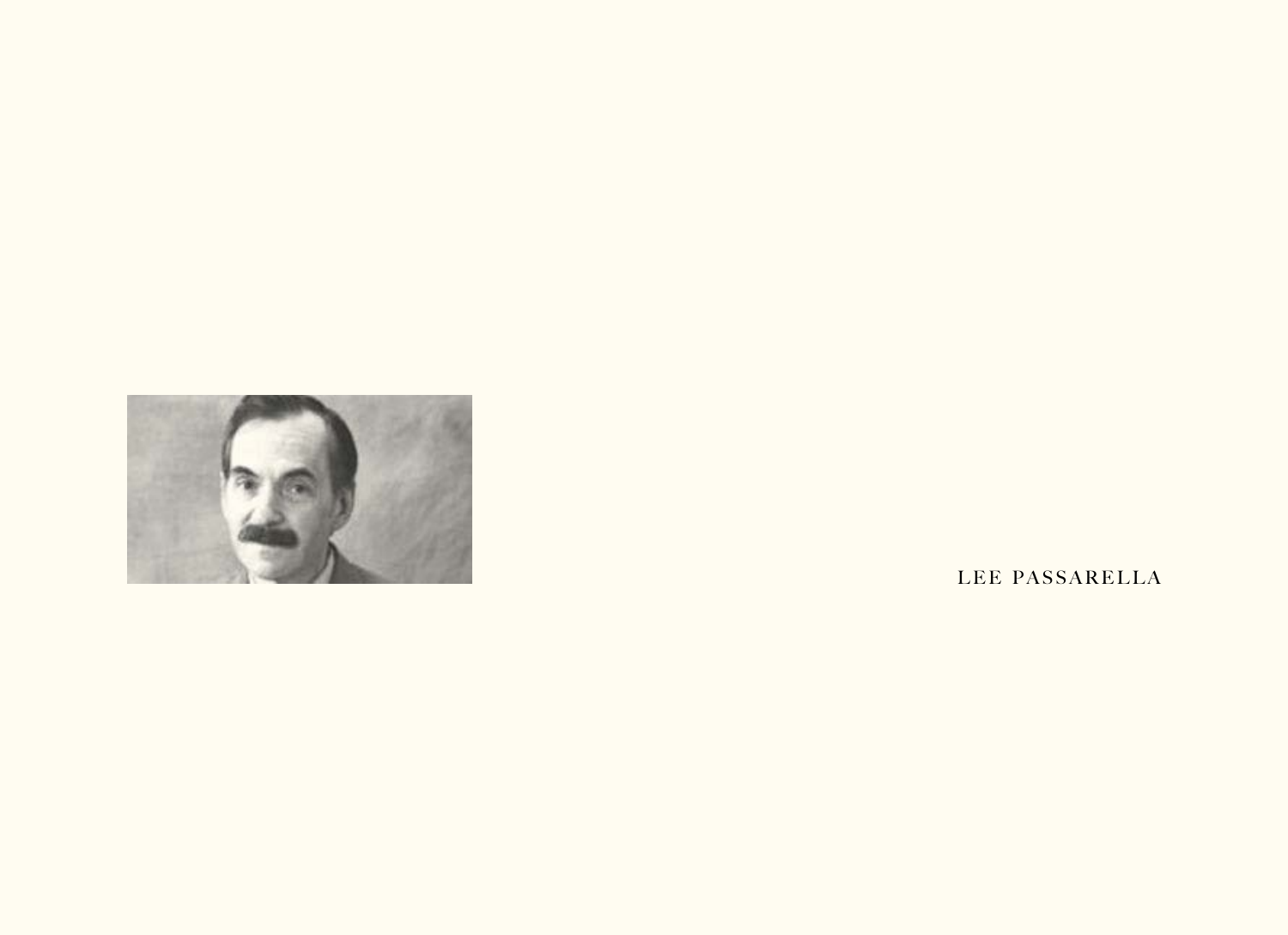#### Love's Lexicon

Love always teaches you new vocabularies. Now, your local, onboard dictionaries don't count for much; you need to download custom ones, to cover the new meanings you've conned for archaisms such as *mouth* and *breast* and *leg*. Or to replace the jadedsmirk of four-letter brush-offs that used to adequately parse those nether mysteries of which you're now an acolyte.

And when you happen to be in love with a self-destroyer, you learn the melodious Latinates of end-stage disease: *ascites*—it's like swallowing a punching bag full of water *cholestastis*—the liver shutting up its shop, for good *encephalopathy*—brain sickness, as unlovely a thing as its name is purest music, honeyed stream of round vowel sounds and breezy aspirates.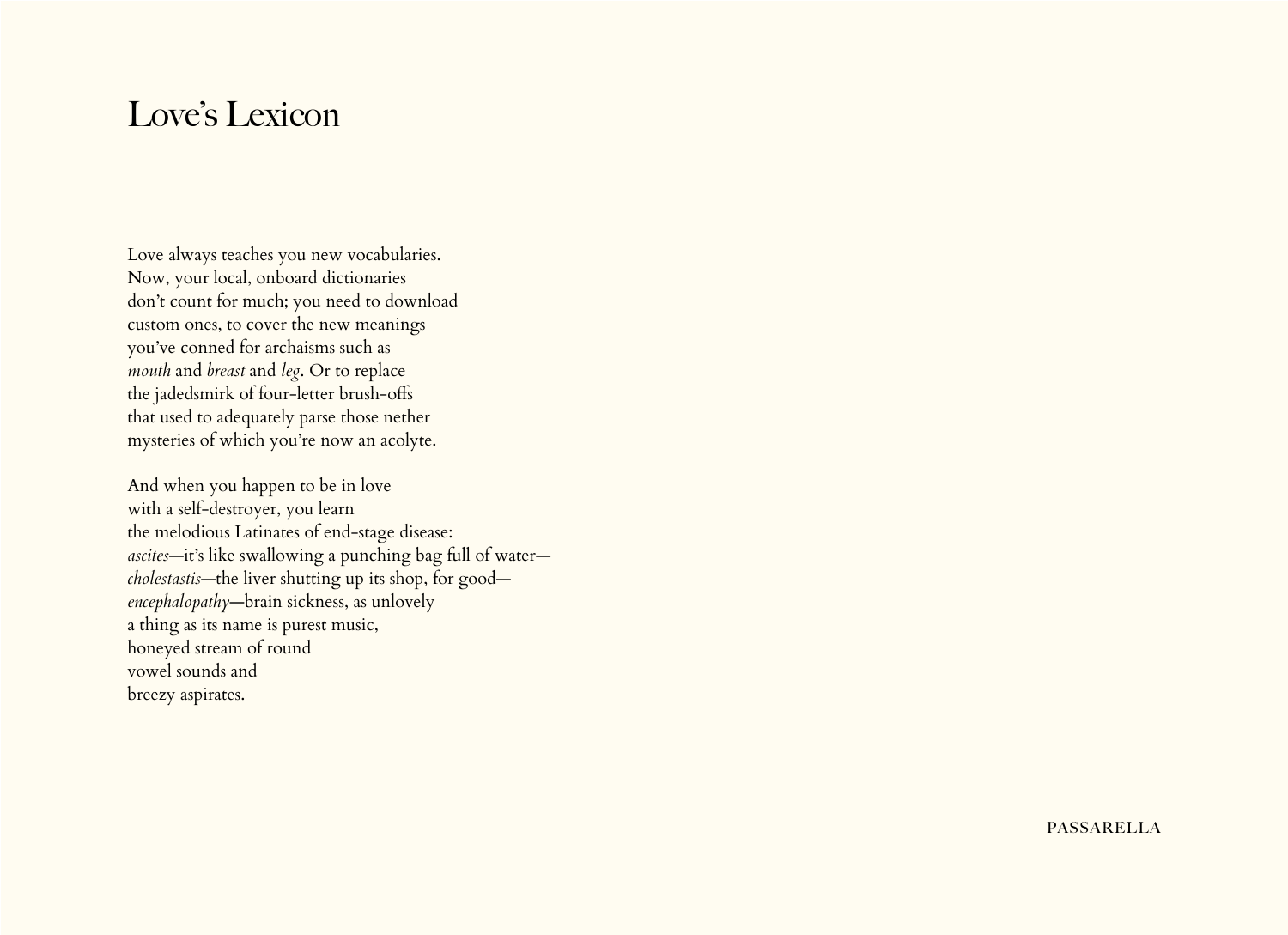# The One-half World

How it was then: Lying there in the early-morning midnight of the day after, wrestling over how to bridge a rift that had spread so wide it finally

split the world into two unequal halves—His and Hers. Or failing that (since there was only failing now, in this new Not-Ours), how to graciously toe

the fault line here, on the night-plunged half of the globe where the remembered whole, turned incubus instead of memory, is less

than the sum of its broken parts: It has been my chief study, my half-life's entire work.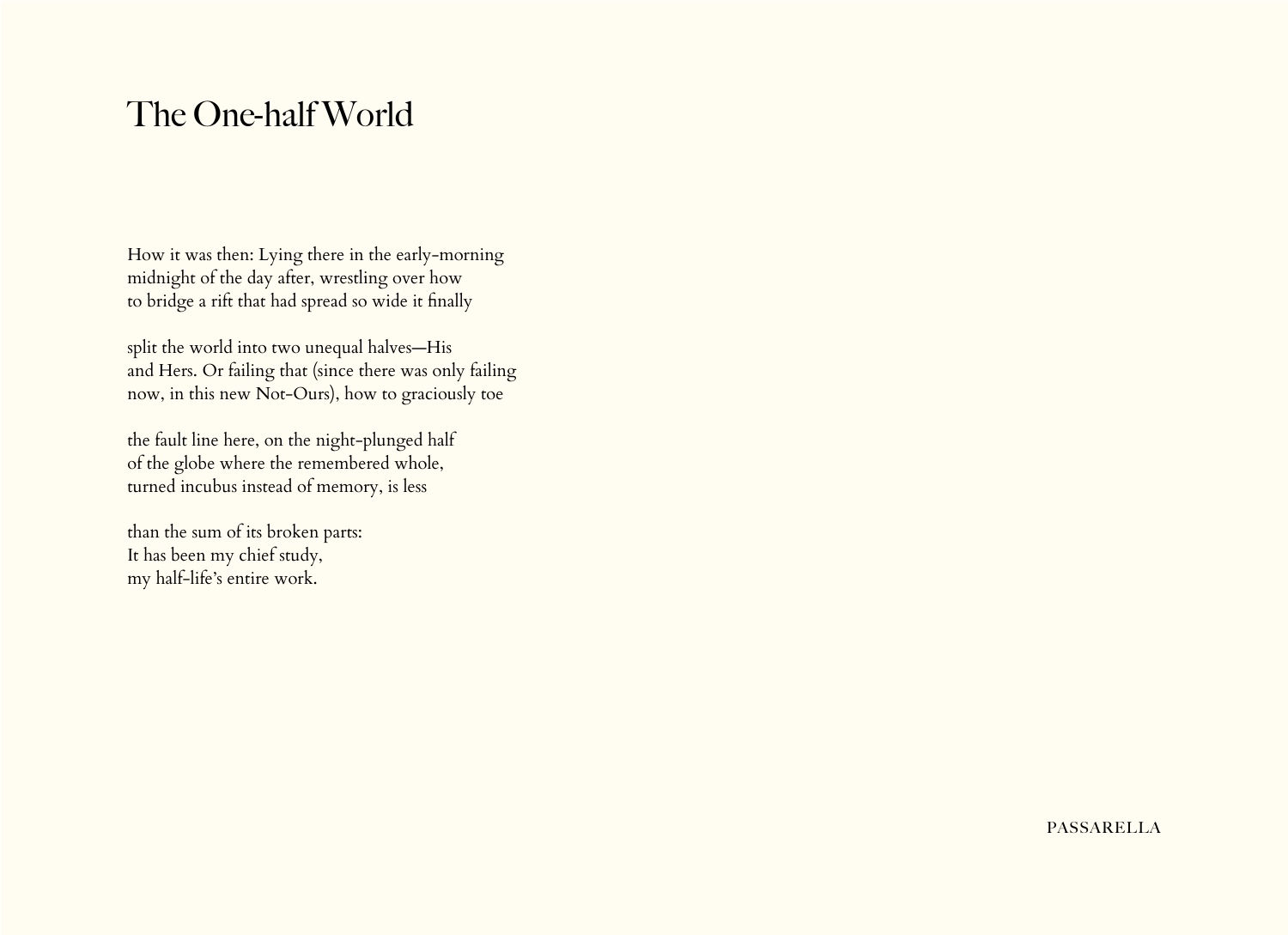## Ghosts and Illegals

Driving in the suburbs and the exurbs of Atlanta, I watch for them this April, the ectoplasmic denizens of ancient burial grounds.

They festoon the sweet gums and loblollies, trailing their purple winding sheets in the wind, the ghostly evidence of past habitation.

Some clapboard farmhouse and barn sheltered under those pines, when all of them were young, from the baleful Cyclops eye of August. But April,

August, January, cycling through the many years, have killed all evidence of place except the strangling vines, the ghostly racemes of wisteria. Here and there

along the interstate, I see them haunting a gaunt white oak in dangling clusters, sometimes mirrored upward by the engorged nipples of an empress tree in bud,

erect with the purple urge of equinox: beautiful invasives both, far from their Asian home, where memory holds on to more than April ghosts among the oaks.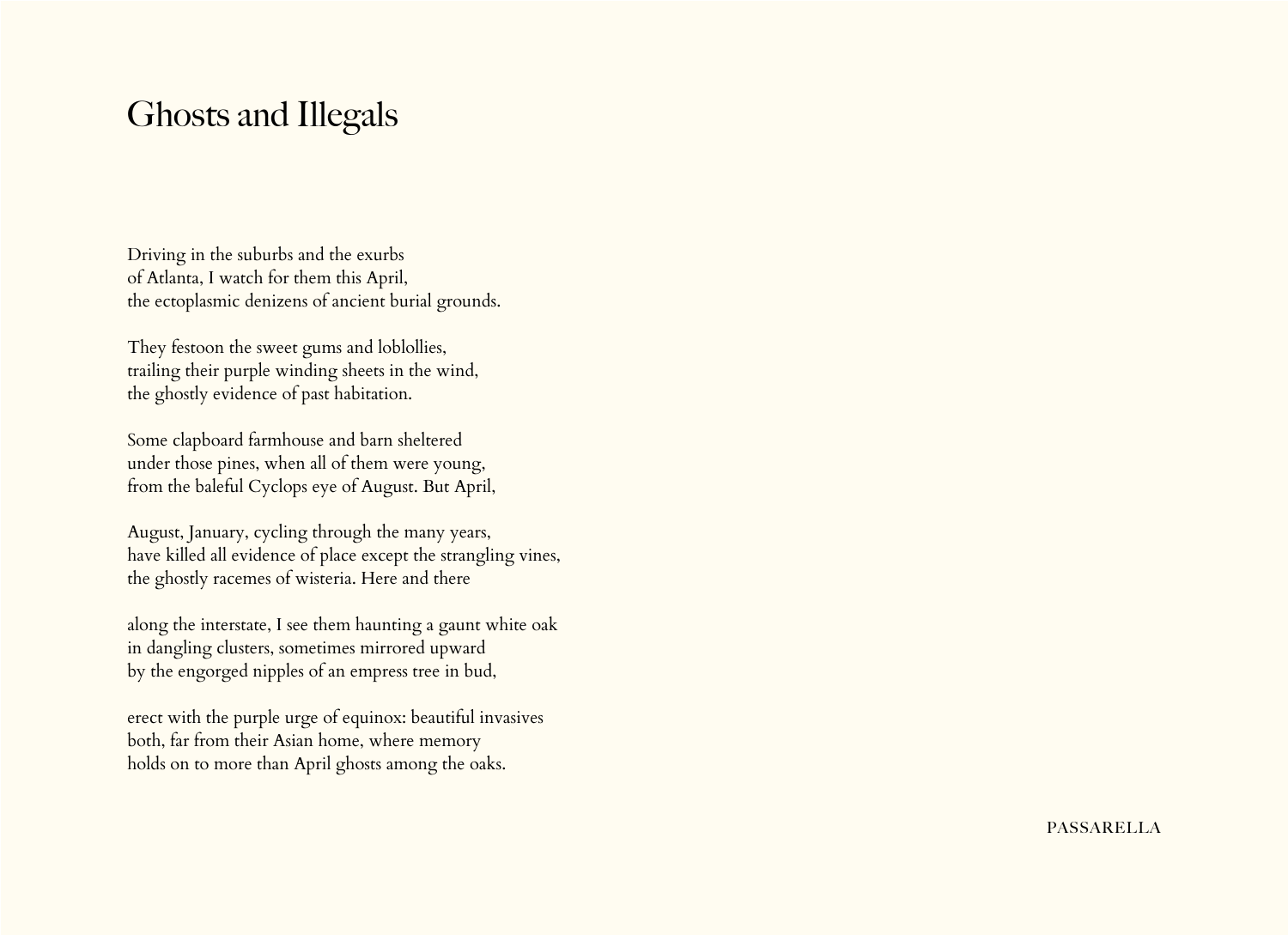#### Good Fences

*A 62-year-old woman was stabbed. . .as she walked to a grocery store in Darby, Pa., but she didn't notice the knife sticking out of her back until after she had gone shopping and returned home. . . . No one in the store said anything to her. . . .*

 *—from a news story*

Our mugger's of the nervous sort that feel content to only *cut the bitch and split*. No flies on him*—*he leaves behind his meal ticket, insurance policy, the wit and repartee his kind spars with. Four inches of same stick in her back, which she's misread as lingering effects of cuffs and cinches received in the attack. She isn't dead, and dinner calls. So off to market fast as shaky legs can take her. Neighbors shop beside her. Cashiers, baggers watch her pass none shocked at sight of her spine's weird outcrop. They don't look *at* her: seem to look right through. In Philly's 'burbs, that's just *polite* to do!